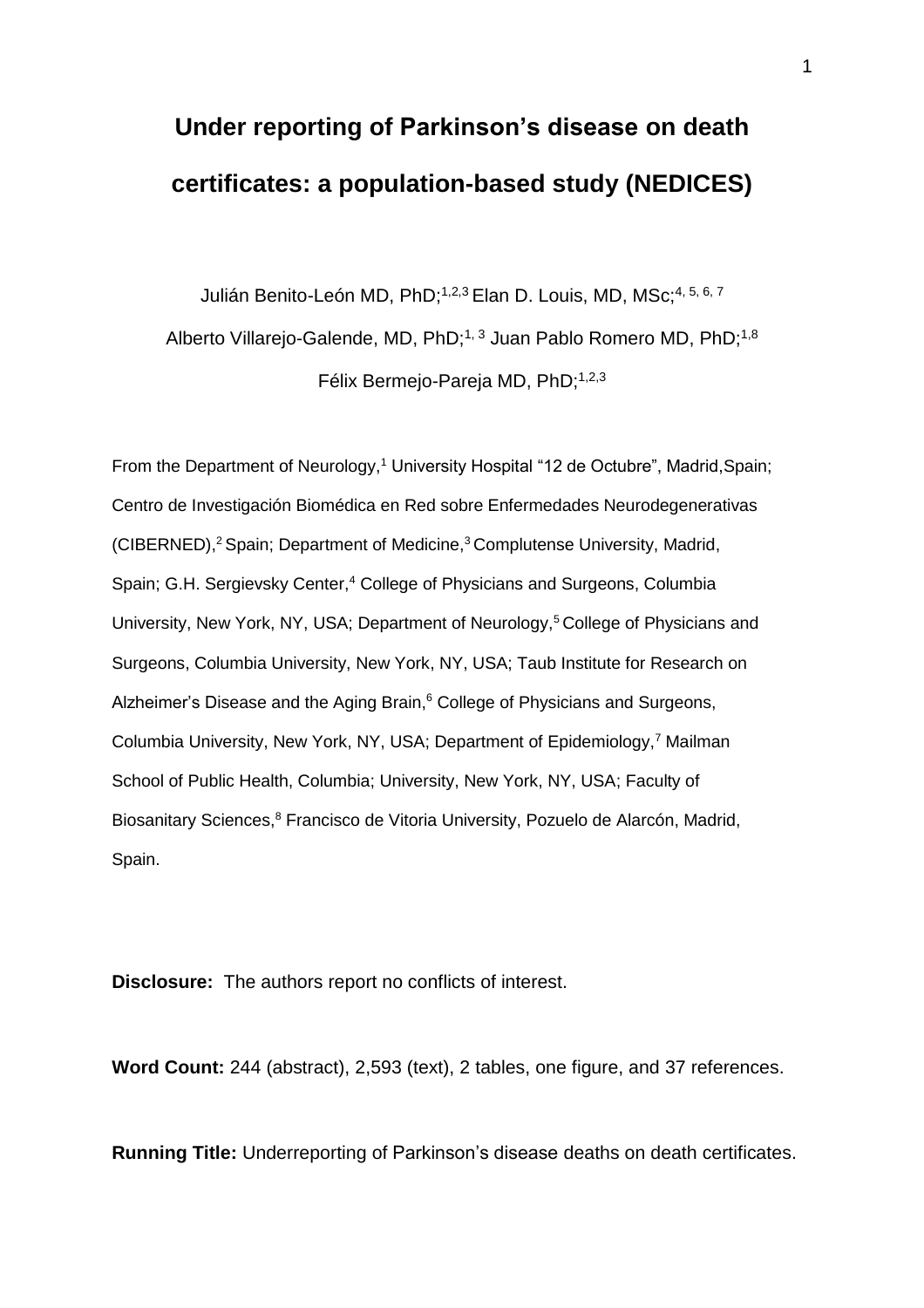**Key Words:** Death certificates; elderly; epidemiology; Parkinson's disease; population-based study; under reporting

**Correspondence:** Julián Benito-León. Avda. De la Constitución 73, portal 3, 7° Izquierda, E-28821 Coslada, Madrid, Spain. Email jbenitol67@gmail.com

# **Disclosures:**

- Dr. Benito-León reports no disclosures.
- Dr. Louis reports no disclosures.
- Dr. Villarejo-Galende reports no disclosures.
- Dr. Romero reports no disclosures.
- Dr. Bermejo-Pareja reports no disclosures.

## **Authors Roles:**

Dr. Benito-León (jbenitol67@gmail.com) collaborated in: 1) the conception, organization and execution of the research project; 2) and the writing of the manuscript first draft and the review and critique of the manuscript.

Dr. Louis (edl2@cumc.columbia.edu) collaborated in: 1) the conception, organization of the research project, and; 2) the review and critique of the manuscript.

Dr. Villarejo-Galende (avgalende@yahoo.es) collaborated in: 1) the conception,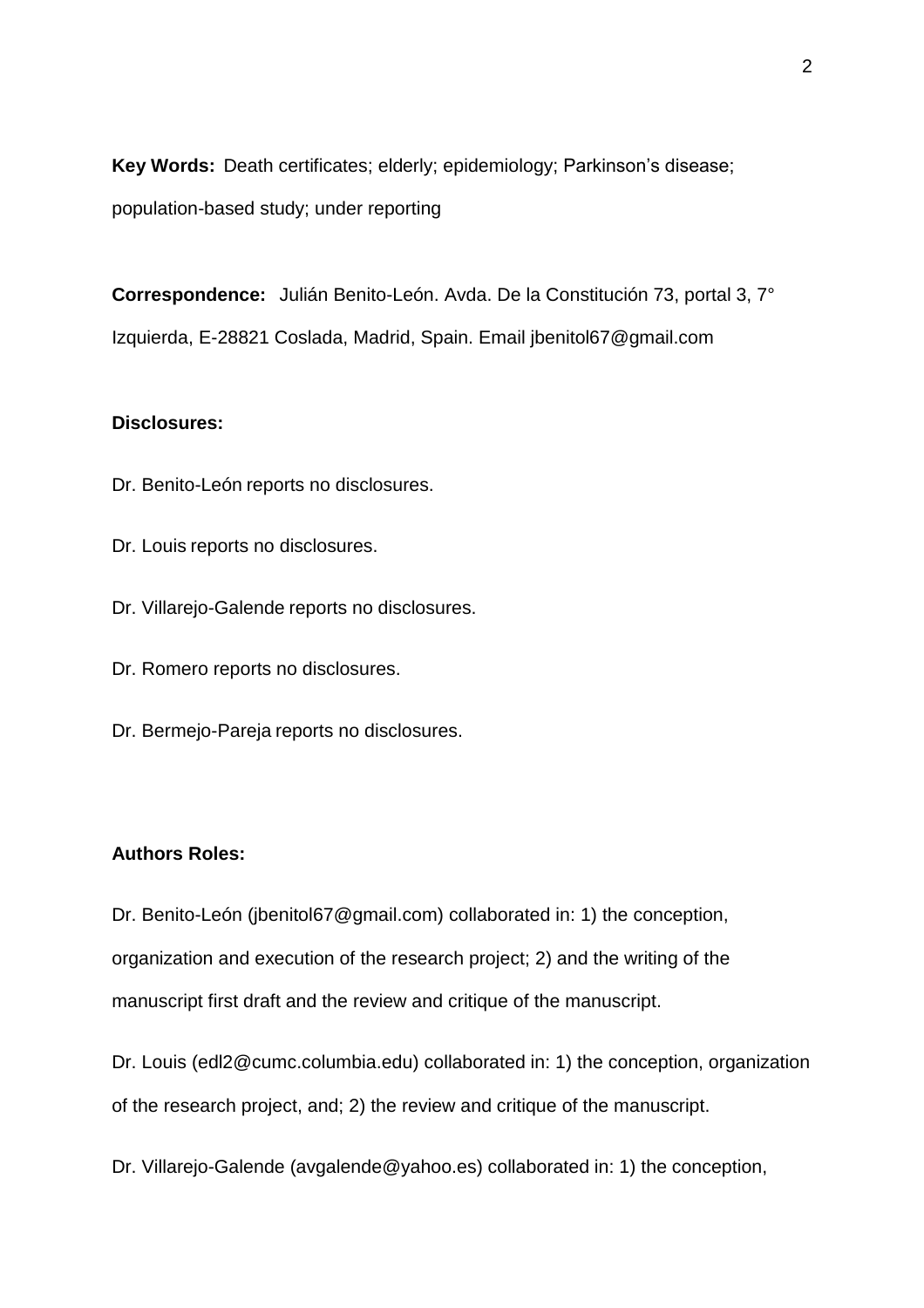organization of the research project, and; 2) the review and critique of the manuscript.

Dr. Romero (juanpa5@hotmail.com) collaborated in: 1) the conception, organization of the research project, and; 2) the review and critique of the manuscript.

Dr. Bermejo-Pareja (fbp.gijon@yahoo.es) collaborated in: 1) the conception, organization of the research project, and; 2) the review and critique of the manuscript.

# **Acknowledgments and Funding**

Additional information about collaborators and detailed funding of the NEDICES Study can be found on the web (http://www.ciberned.es/estudio-nedices). The Spanish Health Research Agency and the Spanish Office of Science and Technology supported NEDICES. Dr. Benito-León is supported by the National Institutes of Health, Bethesda, MD, USA (NINDS #R01 NS039422), the Commission of the European Union (grant ICT-2011-287739, NeuroTREMOR), and the Spanish Health Research Agency (grant FIS PI12/01602). Dr. Elan D. Louis has received research support from the National Institutes of Health, Bethesda, MD, USA: NINDS #R01 NS042859 (principal investigator), NINDS #R01 NS39422 (principal investigator), NINDS #T32 NS07153-24 (principal investigator), NINDS #R01 NS073872 (principal investigator), NINDS #R21 NS077094 (co-Investigator), and NINDS #R01 NS36630 (co-Investigator), as well as the Parkinson's disease Foundation (principal investigator). Dr. Bermejo-Pareja is supported by the National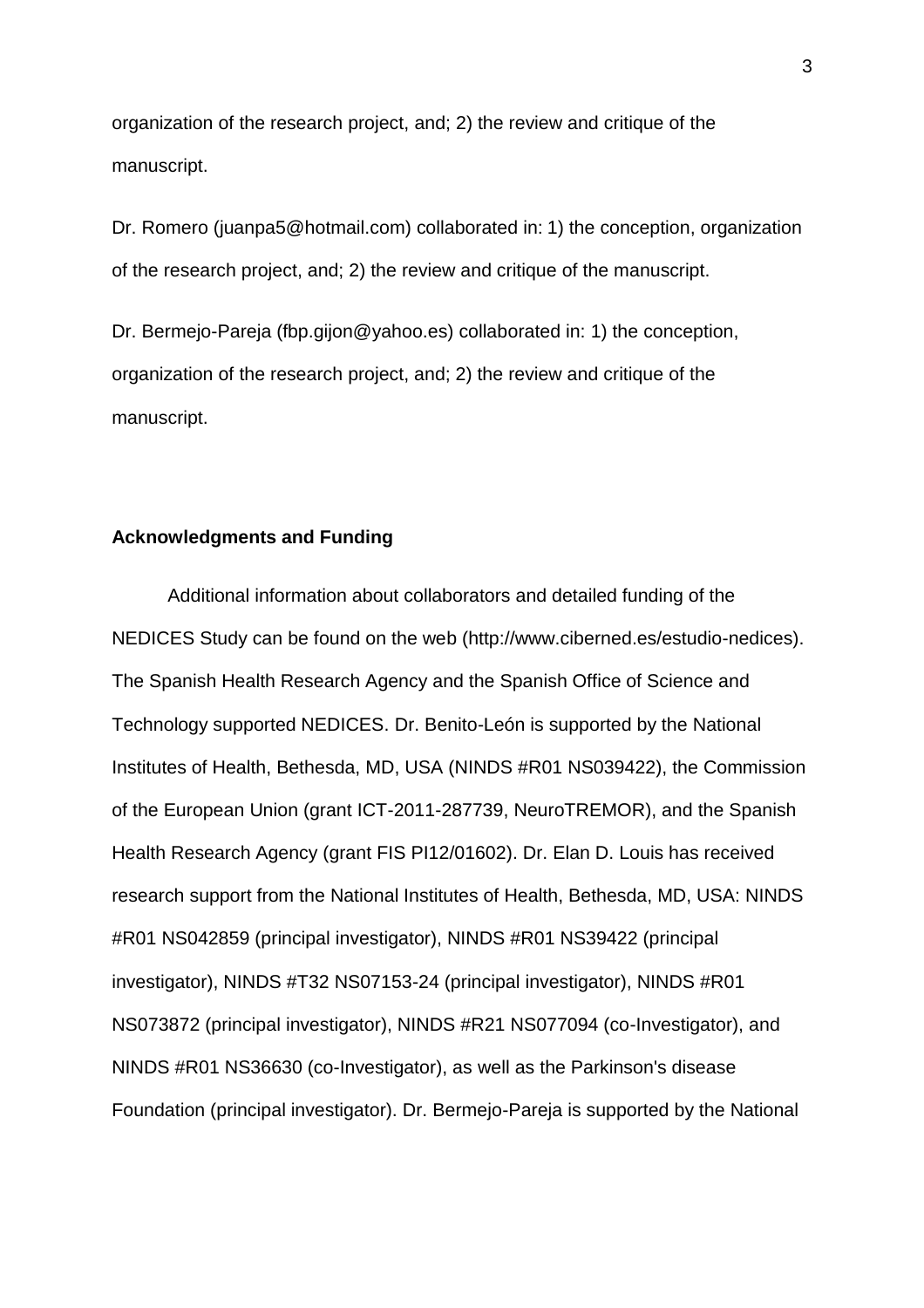Institutes of Health, Bethesda, MD, USA (NINDS #R01 NS039422) and the Commission of the European Union (grant ICT-2011-287739, NeuroTREMOR).

**ABSTRACT. Background:** Parkinson's disease is frequently omitted as a cause of death from death certificates. A limitation of previous studies that attempted to assess the validity of death certificates is that population-dwelling cases, with milder, undiagnosed Parkinson's disease were likely excluded. As a result, those studies likely overestimated the validity of death certificates because they did not include these milder cases. We assessed the validity of death certificates in a prospective population-based study (NEDICES), which includes previously undiagnosed Parkinson's disease cases detected during the assessment.

**Methods:** 3,926 community-dwelling elderly subjects with and without Parkinson's disease were followed during a median of 12.6 years, after which the death certificates of those who died were examined. We calculated the proportion of cases of clinically diagnosed Parkinson's disease for whom a diagnosis of Parkinson's disease was certified as the basic cause of death on death certificates.

**Results:** 1,791 (45.6%) of 3,926 participants died over a median follow-up of 7.1 years, including 82 (73.9%) deaths among 111 participants with Parkinson's disease. Parkinson's disease was rarely certified as the basic cause of death (14.6%). Gender, disease stage and the period during which the study was conducted (i.e., 1994 to 2007) did not influence the likelihood that Parkinson's disease would be reported.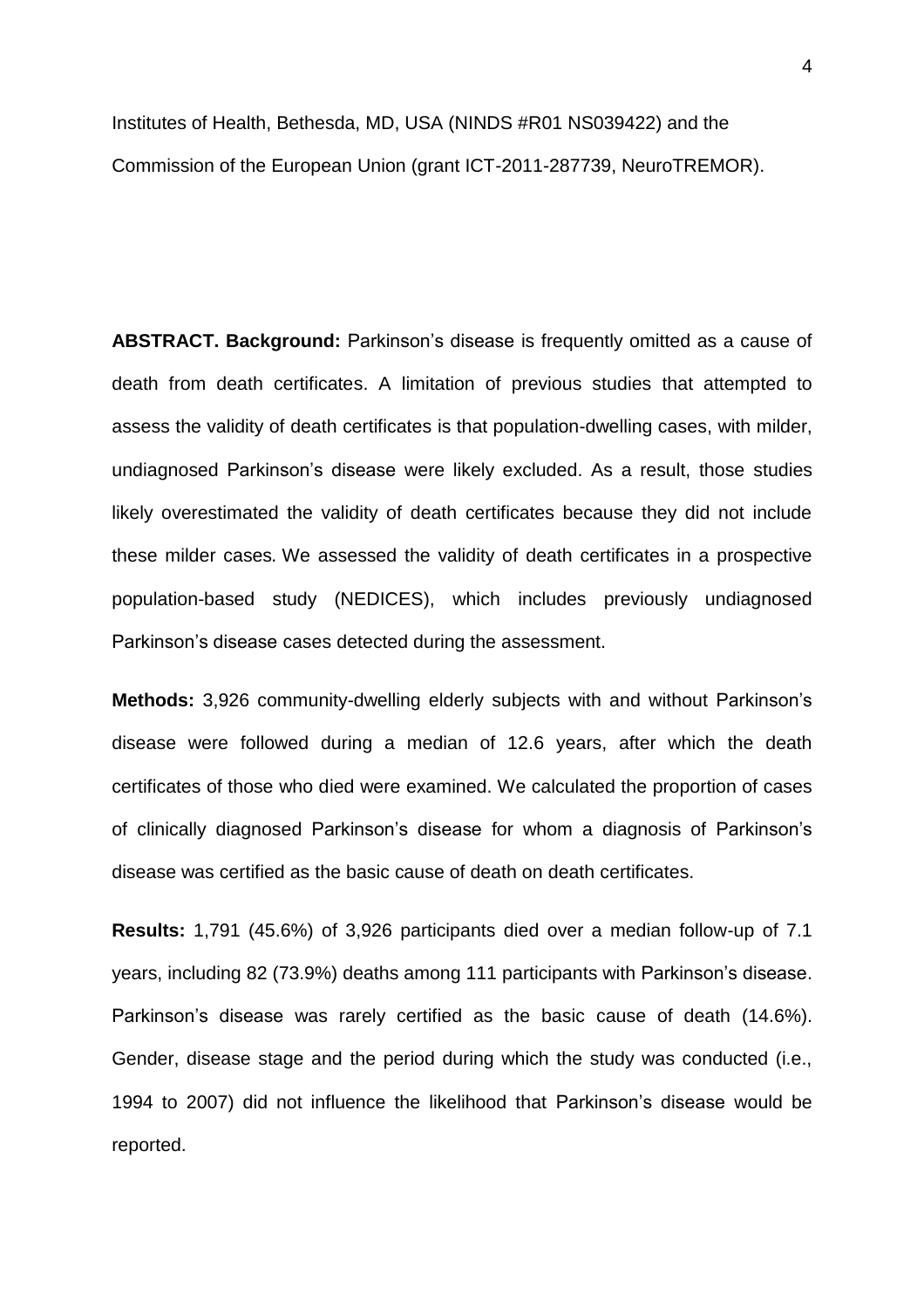**Conclusions:** Our findings reinforce the notion that the reporting of Parkinson's disease on death certificates remains poor. This suggests a lack of awareness of the importance of Parkinson's disease as a cause of death.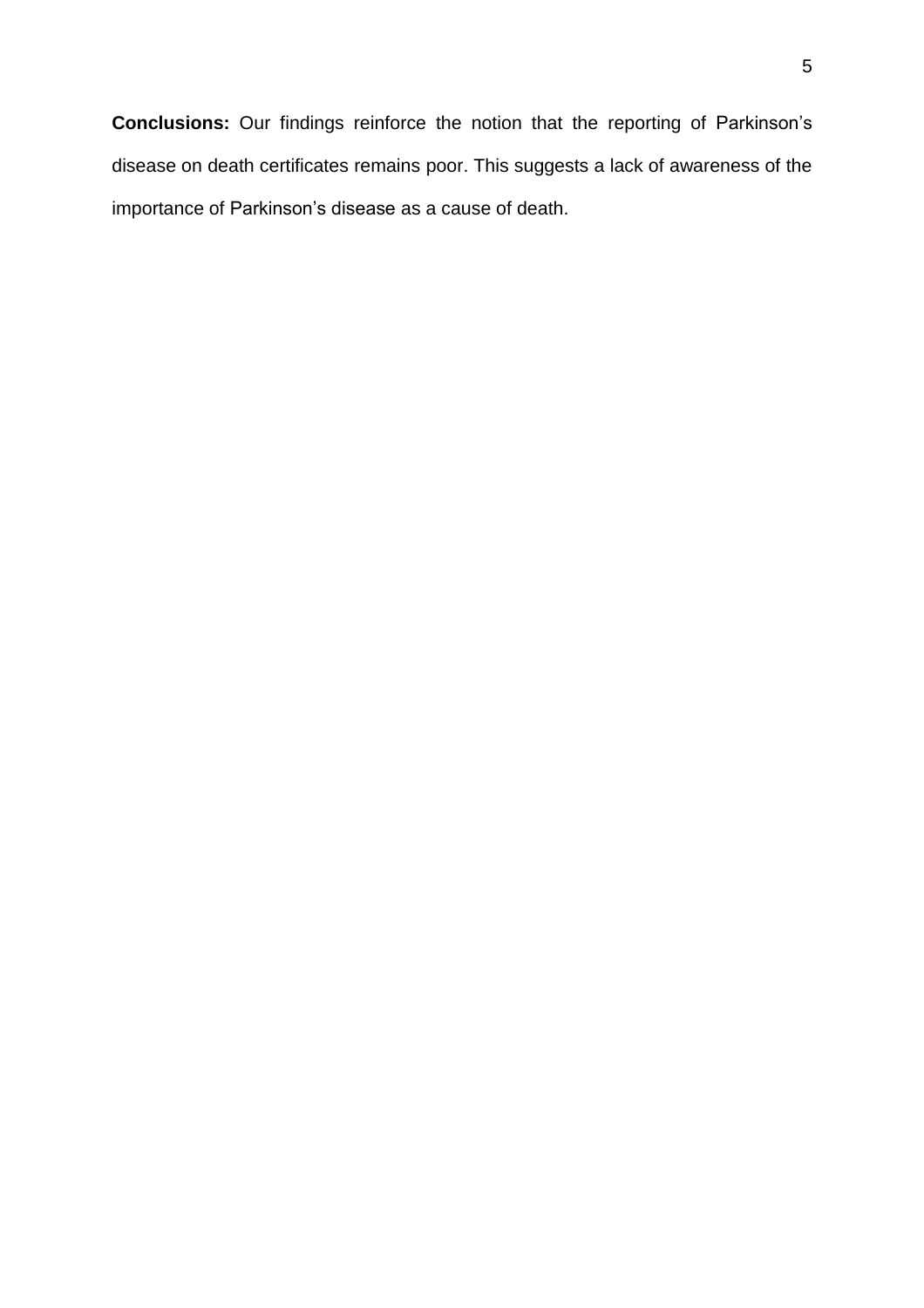#### **INTRODUCTION**

The burden of neurodegenerative diseases in high income countries is increasing, as the mean age of these populations increases. Parkinson's disease (PD) is one of the most common neurodegenerative disorders. With an increase in the prevalence of older people in recent decades, epidemiological and clinical information on PD becomes even more essential.[\[1\]](#page-14-0) Two of the most relevant public health indicators are mortality rate and the cause of death. Death certificates have often been used as a source of data in order to understand the incidence, prevalence, and the mortality of PD,[\[2-6\]](#page-14-1) as well as the causes of death associated with PD.[\[7,](#page-15-0) [8\]](#page-15-1) However, the utility of such data may be limited.[\[9,](#page-15-2) [10\]](#page-15-3) Often, death certificates do not accurately reflect the mortality of PD.[\[9\]](#page-15-2) Previous studies have shown that PD is frequently omitted from the death certificate, even in cases with clear and long-standing PD.[\[9,](#page-15-2) [11-16\]](#page-15-4)

A limitation of previous studies is that population-dwelling cases may not have been included. Therefore, it is likely that those studies overestimated the validity of death certificates because they did not include these milder cases.[\[9,](#page-15-2) [11-16\]](#page-15-4) Our aim was to assess the validity of death certificates in a prospective population-based study (NEDICES), which includes previously undiagnosed Parkinson's disease cases detected during the assessment.

# **METHODS**

#### **Study population**

Data for these analyses were derived from the Neurological Diseases in Central Spain (NEDICES) study, a longitudinal, population-based survey of the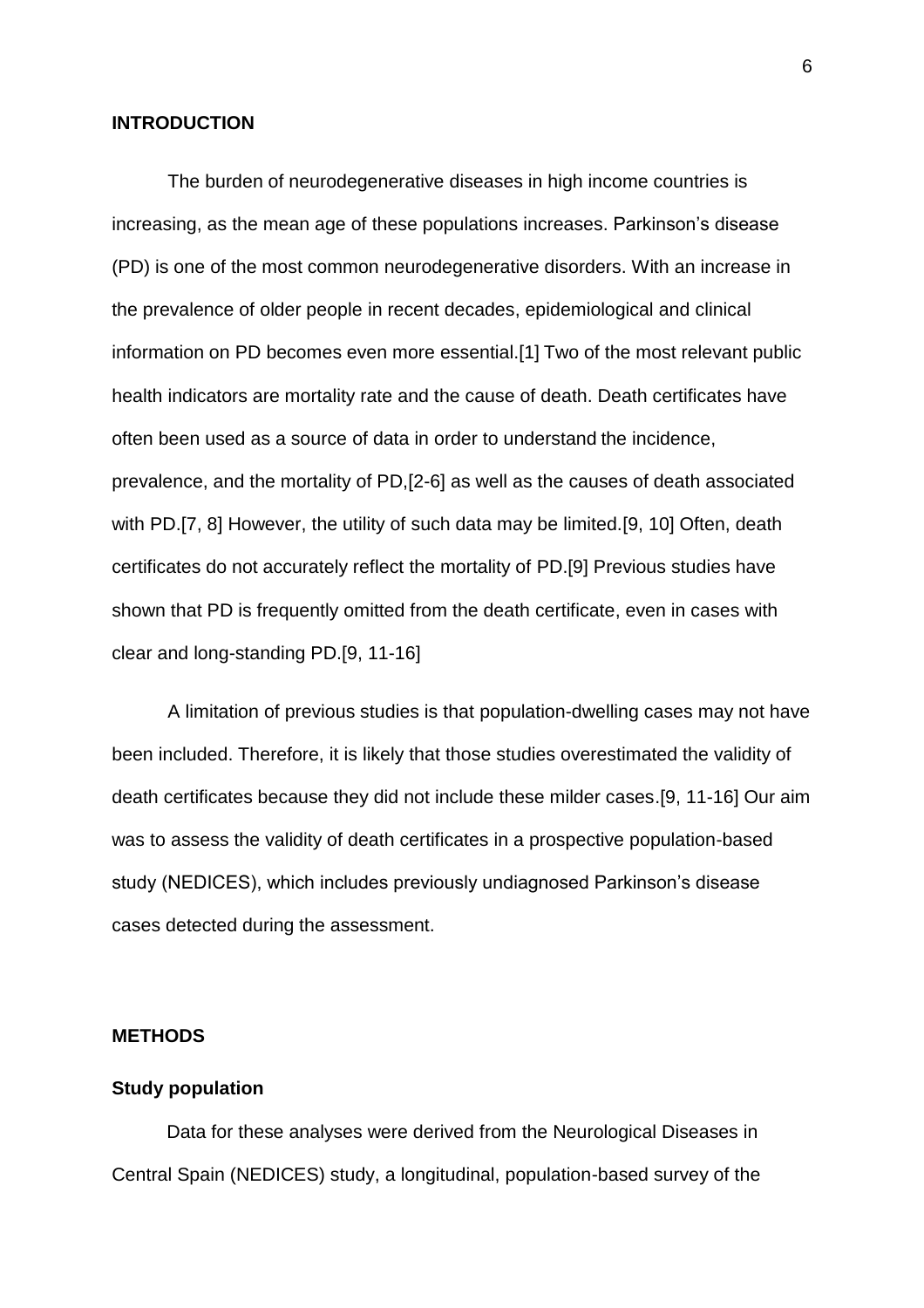prevalence, incidence, mortality, and determinants of major age-associated conditions of the elderly, including PD, essential tremor, stroke, and dementia.[\[17-27\]](#page-15-5) Detailed accounts of the study population and sampling methods have been published.[\[28-30\]](#page-16-0)

The survey area consisted of three communities: Margaritas (approximately 14,800 inhabitants), a working-class neighborhood in Getafe (Greater Madrid); Lista (approximately 150,000 inhabitants), a professional-class neighborhood in Salamanca district (Central Madrid), and Arévalo (approximately 9,000 inhabitants), the agricultural zone of Arévalo County (125 km northwest of Madrid). Up-to-date lists of residents were generated from population registers. In each community, survey eligibility was restricted to residents aged 65 years or older who were present there on December 31, 1993, or during 6 or more months of 1993. Eligible persons who had moved away from the survey area were not traced. In Margaritas and Arévalo, every eligible subject was to be screened. Because of the large number of elderly residents in Lista, proportionate stratified random sampling was used to select subjects for screening. All procedures were approved by the ethical standards committees on human experimentation at the University Hospitals "12 de Octubre" (Madrid) and "La Princesa" (Madrid). Written (signed) informed consent was obtained from all enrollees.

## **Study evaluation**

Briefly, at the time of their baseline assessment (1994–1995), 5,278 elderly subjects were interviewed using a 500-item screening questionnaire that assessed demographic factors and medical conditions. The face-to-face interview included data collection on demographics, current medications (including drugs that affect the central nervous system), and medical conditions.

7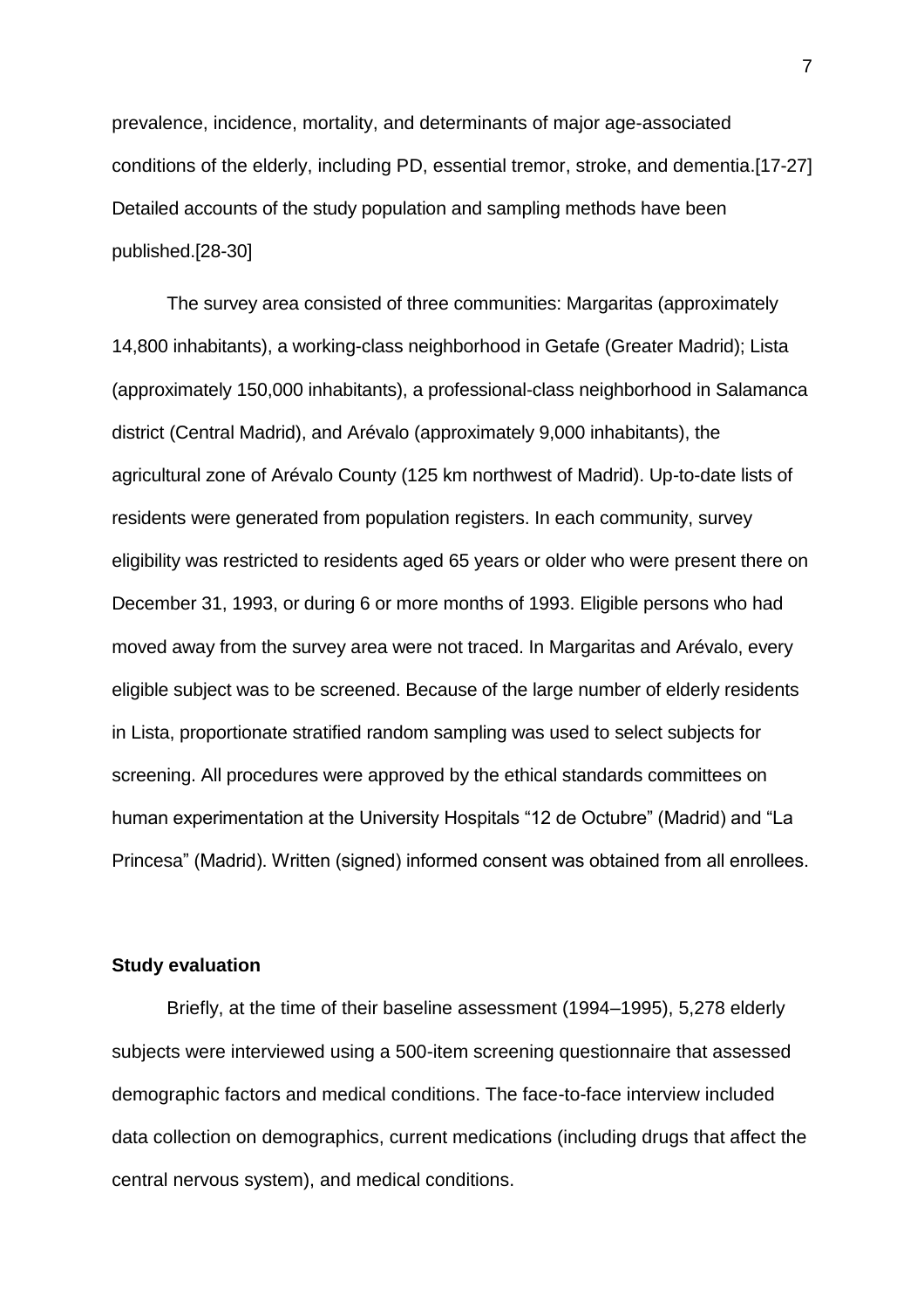A short form of the questionnaire was mailed to subjects who declined or were unavailable for face-to-face interview, or telephone screening. This form collected data on demographic characteristics, several neurological disorders (essential tremor, stroke, dementia, and parkinsonism), current medications, and also requested the name of the subjects' family doctor.

The screening protocol for parkinsonism included three questions: (1) previous diagnosis of PD or parkinsonism, (2) complaint of tremor, (3) complaint of slowness.[\[17,](#page-15-5) [18\]](#page-15-6) Participants were considered to have screened positive for parkinsonism if they responded positively to one or more question. Persons who screened positive for PD underwent a neurological examination, which was comprised of a general neurological examination and the motor portion of the Unified Parkinson's Disease Rating Scale (UPDRS).[\[31\]](#page-16-1) The neurological examination was performed by one of eight senior neurologists who met at the inception of the study to establish standardized methods to perform and interpret the examination (J. B-L, F. B-P., and see http://www.ciberned.es/estudio-nedices). For subjects who could not be examined, medical records were obtained from their general practitioners, from inpatient hospitalizations, and from neurological specialists (if they had visited one). We defined parkinsonism based on four cardinal signs: resting tremor, rigidity, bradykinesia, and impaired postural reflexes.[\[17,](#page-15-5) [18\]](#page-15-6) Parkinsonism was diagnosed when at least two signs were present in a subject not receiving anti-parkinsonian therapy, or when at least one sign was present in a patient specifically treated.[\[17,](#page-15-5) [18\]](#page-15-6) Among subjects fulfilling these criteria, the etiologic subgroups were defined as follows:

Drug-induced parkinsonism was defined as an entity following the use of antidopaminergic drugs in the six months preceding onset of symptoms, along with a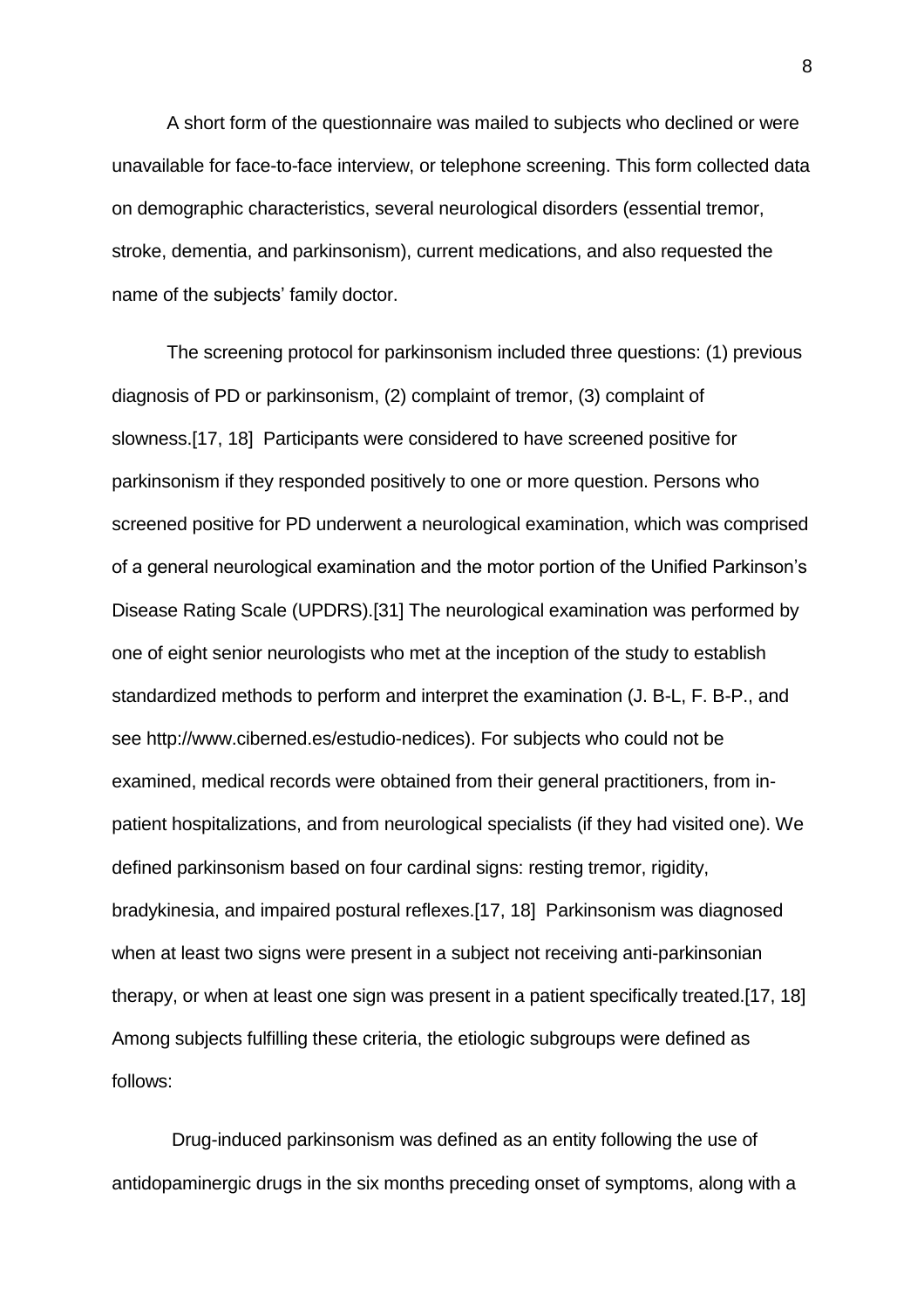previously negative history for the parkinsonian signs. The diagnoses were confirmed if the parkinsonian symptoms disappeared or subsided six months after stopping the drug, whenever it was possible.[\[17,](#page-15-5) [18\]](#page-15-6)

Vascular parkinsonism was defined by the presence of at least two of the following findings: history of repeated strokes with abrupt onset and stepwise progression of parkinsonism features, hypertension, emotional incontinence and pseudobulbar palsy, broad-based rigid gait, and widespread pyramidal signs.[\[17,](#page-15-5) [18\]](#page-15-6)

Parkinsonism with associated features, or due to other etiologies, such as nervous system infection, severe head trauma, brain tumor, dementia, or other neurological diseases that possibly affected the basal ganglia, was defined by routine clinical diagnosis.[\[17,](#page-15-5) [18\]](#page-15-6) This type of parkinsonism also included Parkinson-plus syndromes.[\[17,](#page-15-5) [18\]](#page-15-6)

Subjects were diagnosed as having definite PD or idiopathic parkinsonism after the exclusion of all other possible causes of parkinsonism. Unspecified parkinsonism was that for which clinical information was insufficient to reach an etiologic classification. A Hoehn and Yahr stage was assigned to each case.[\[32\]](#page-16-2)

During the second (i.e., follow-up) evaluation (1997–1998), the same methods were used. Follow-up data on death were collected until May 1, 2007. The date of death was obtained from the National Population Register of Spain (*Instituto Nacional de Estadística*). In all Spanish communities, all deceased individuals receive the death certificate, completed by a doctor, at the time of death. In accordance with the recommendations of the World Health Organization, the classification of causes of death is based on the basic cause of death.[\[33\]](#page-16-3) This is defined as the illness or injury which started the chain of pathological events which directly led to death.[\[33\]](#page-16-3) The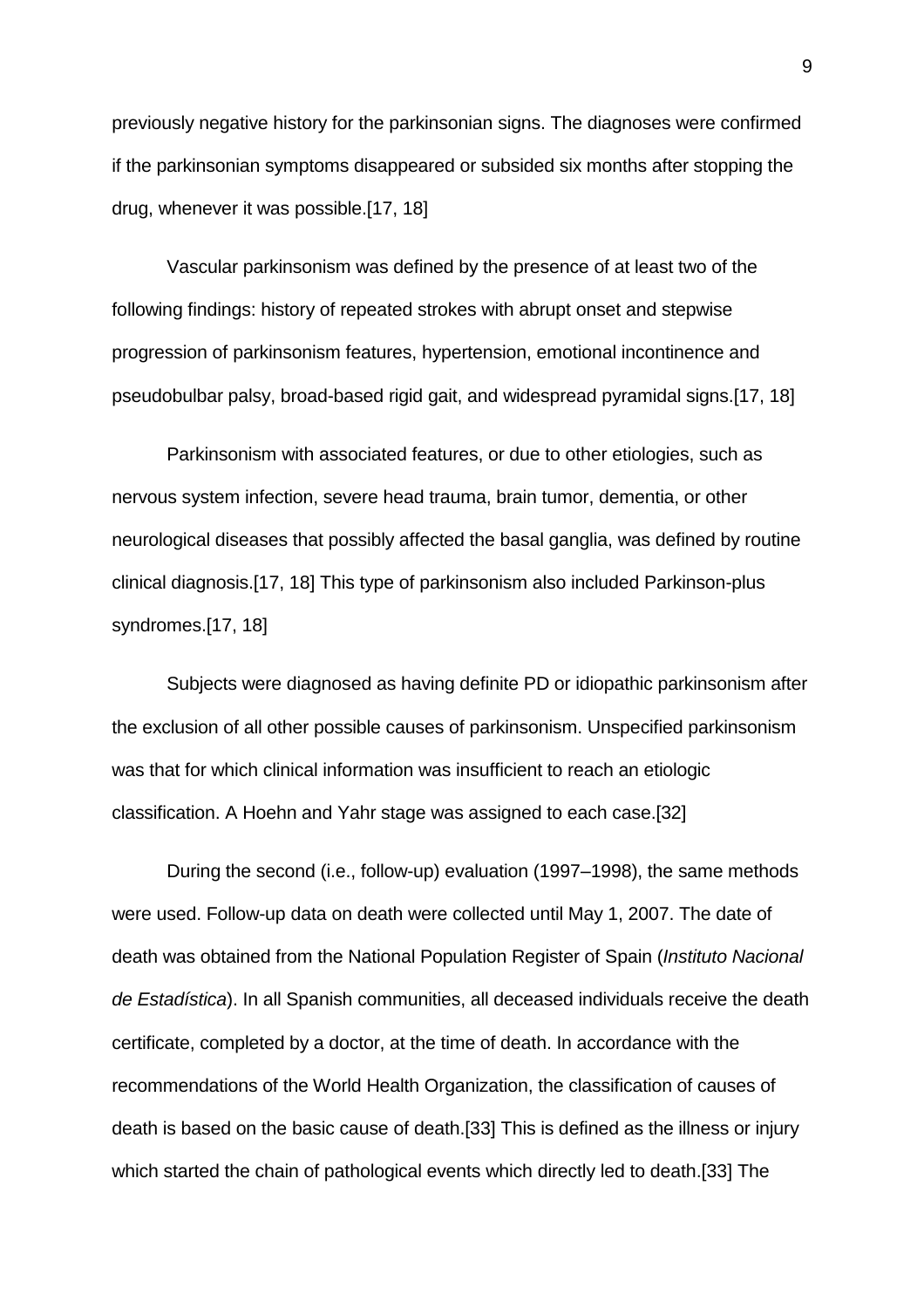certificate is then sent to the local authority in the municipality where the person had been living, and the information is collected in the National Register. The cause of death (using the International Classification of Diseases - ICD- 9th Revision for deaths occurred prior to 1999, and the ICD 10th Revision for deaths occurring thereafter) was divided into six primary categories: dementia, cerebrovascular disorders, cardiovascular disorders (pulmonary embolism, congestive heart failure, myocardial infarction, heart or aortic rupture, and asystole), respiratory diseases, cancer, and other causes (infections, trauma, genitourinary or gastrointestinal disorders).[\[33\]](#page-16-3)

# **Statistical analyses**

Data analyses were performed in SPSS Version 21.0 (SPSS, Inc., Chicago, IL). Unadjusted (bivariate) analyses were performed using the *t* test to compare mean ages and chi-square tests to determine associations between categorical variables.

We calculated the proportion of cases of clinically diagnosed PD for whom a diagnosis of PD was listed as the primary cause of death on the death certificate. To further determine whether PD was more likely to be certified in distinct subgroups of PD patients, we characterized the sample by age, gender, and PD stage. To identify the subject characteristics that were associated with having PD reported on death certificates, we performed a stepwise multiple logistic regression model with the dependent (outcome) variable being presence or absence of PD on the death certificate. Independent (predictor) variables eligible for inclusion in the model were gender (women [reference] vs. men), year of death (May 1, 1994 [reference] to September 30, 2001 vs. October 1, 2001 to May 1, 2007), and Hoehn and Yahr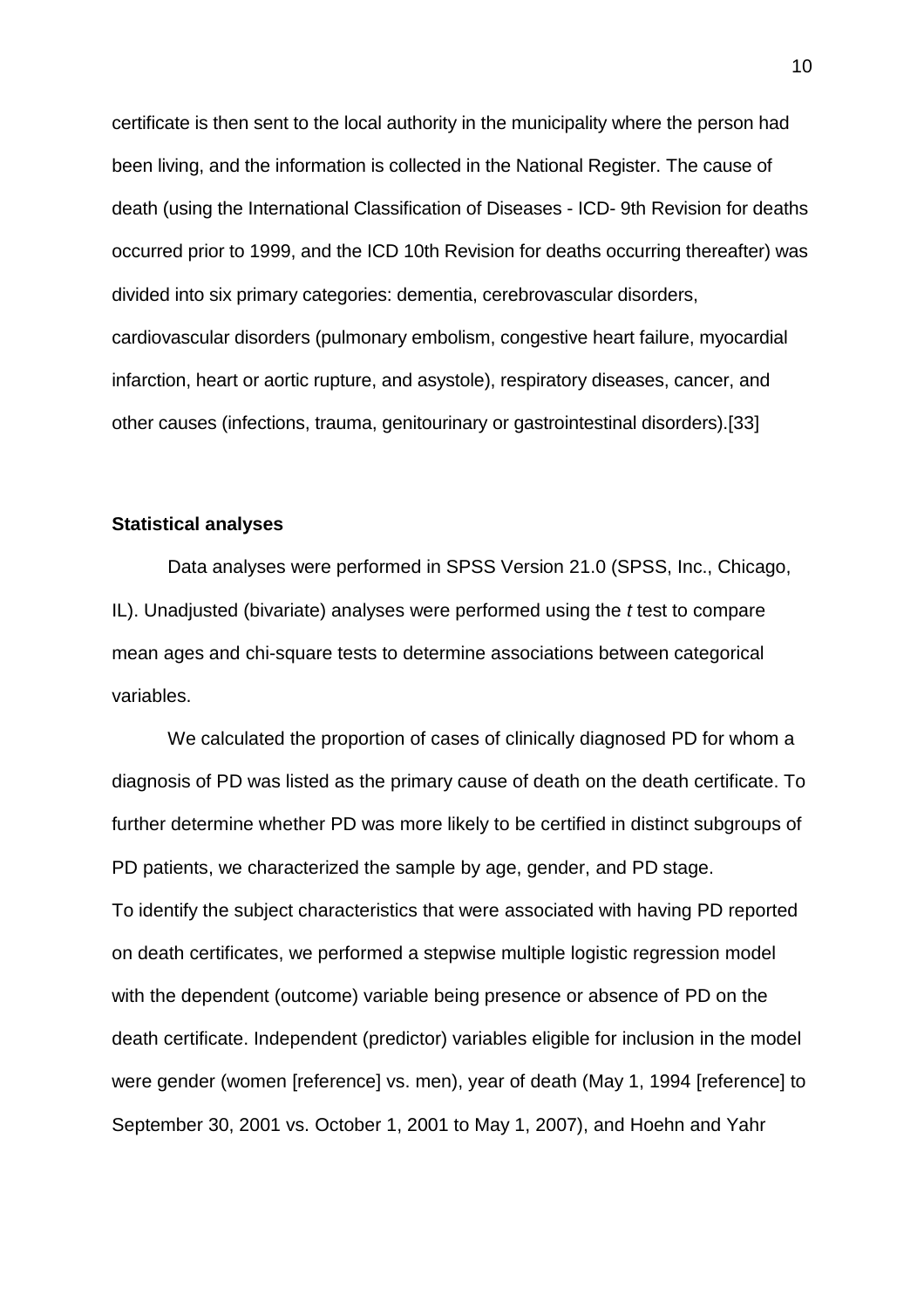stage ( $<$  3 [reference] vs.  $\geq$  3). These analyses generated odds ratios (OR) with 95% confidence intervals (CI).

## **RESULTS**

Of the 5,278 participants screened for neurological disorders at baseline (1994- 1995), we detected 81 prevalent PD cases, leaving 5,197 participants without baseline PD (Figure). Of these 5,197 participants, sufficient data were available on 3,845 who completed the follow-up evaluation (1997–1998), including 30 incident cases of PD.[\[17,](#page-15-5) [18\]](#page-15-6)

To maximize the number of clinically diagnosed PD cases, we included data from the 30 incident cases as well as the 81 prevalent cases, even if some of the latter were not evaluated beyond the baseline assessment. Hence, the final sample of 3,926 participants included 111 PD cases and 3,815 non-PD cases (Figure).

The final sample of 3,926 participants was similar to the base sample of 5,278 participants in terms of gender (2,268 [57.8%] vs. 3,040 [57.6%] women, chi-square  $= 0.03$ ,  $p = 0.87$ ), and education (523 [13.4%] vs. 711 [13.6%] illiterate, chi-square  $=$ 5.42,  $p = 0.14$ ), but it was, on average, 0.8 years younger (73.5  $\pm$  6.6 vs. 74.3  $\pm$  7.0 years,  $t = 5.35$ ,  $p < 0.001$ ).

The 3,926 participants had a mean duration of follow-up of 10.3 years (median = 12.6 years; range =  $0.01 - 14.9$  years). One-hundred-eleven (2.8%) of 3,926 participants were diagnosed with PD (81 at baseline and 30 at the second evaluation). Baseline demographic characteristics are shown (Table 1). Subjects with PD differed from those without PD in terms of age, gender and geographic area (Table 1).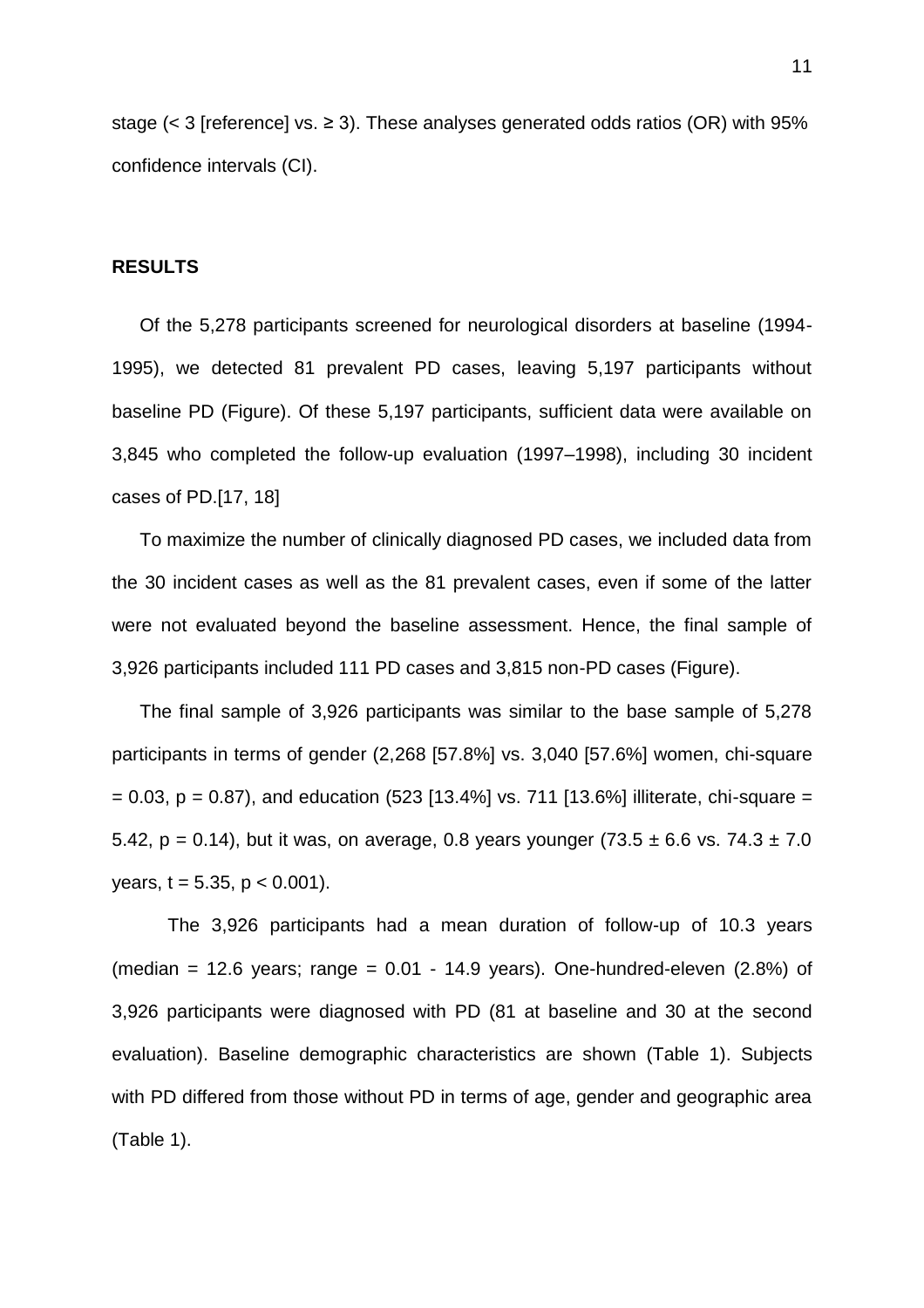1,791 (45.6%) of 3,926 participants died over a median follow-up of 7.1 years (range 0.03–13.3 years), including 82 (73.9%) deaths among 111 participants with PD and 1,709 (44.8%) deaths among 3,815 participants without PD.

Primary cause of death noted on the death certificates differed significantly by PD status (Table 2). PD was only rarely reported as the primary cause of death, even in the participants with PD (14.6%). In both groups, cardiovascular disease was the most frequently reported primary cause of death. Cancer was listed significantly less often in those with PD (14.6%) than in those without PD (24.2%).

Participants with PD in whom PD was reported  $(N = 12)$  were similar in age to those in whom it was not (N = 70) (77.1  $\pm$  5.9 vs. 77.4  $\pm$  5.6 years, t = 0.15, p = 0.878). They were also similar in gender (Chi Square test,  $p = 0.320$ ).

Of the 82 PD participants who died, 80 (97.6%) had information on Hoehn and Yahr stage. PD was listed in a similar proportion of those with Hoehn and Yahr stage  $\geq$  3 (7, 20.6%) vs. those with Hoehn and Yahr stage  $\lt$  3 (5, 20.9%) (Fisher's exact test,  $p = 0.229$ ).

We divided our study period into two intervals, May 1, 1994 to September 30, 2001 and October 1, 2001 to May 1, 2007; this cut-point produced a similar number of deaths in each time interval (889 and 902, respectively). The two time intervals were similar in terms of the proportion of PD patients who were reported on death certificates:  $14.5\%$  vs.  $14.8\%$ , Fisher's exact test,  $p = 0.974$ .

Age at death, gender, year of death, and Hoehn and Yahr stage were not significantly associated with reporting PD on death certificates (data not shown) in the stepwise multiple logistic regression model. There was no evidence of lack of fit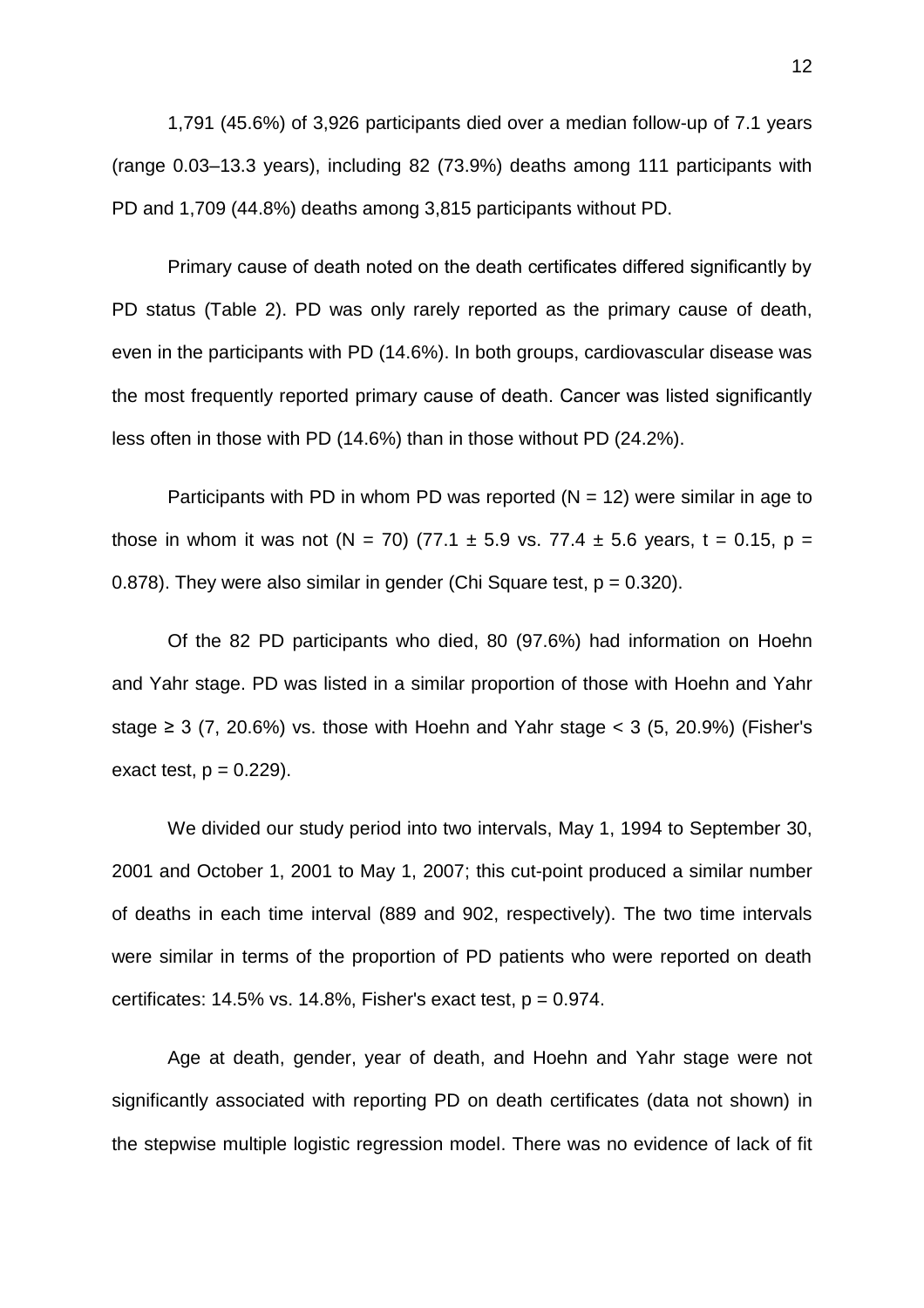in the final model according to the Hosmer-Lemeshow goodness-of-fit statistic ( $p =$ 0.351).

#### **DISCUSSION**

This is the first population-based study to investigate the validity of death certificates in terms of the listing of PD as a cause of death, which includes previously undiagnosed PD cases detected during the assessment. PD was reported in less than one-fifth (14.6%) of the certificates. This level of under-reporting is at the lower end of the range when compared with other studies that have examined the frequency of reporting PD on death certificates (20–70%).[\[9,](#page-15-2) [11-16\]](#page-15-4) As noted above, prior studies,[\[9,](#page-15-2) [11-16\]](#page-15-4) in not using a two-phase population-based are likely to have over-estimated validity.

Our results are in line with prior community-based surveys or clinical series.[\[9,](#page-15-2) [11-16\]](#page-15-4) In a clinical series of 253 PD patients who were recruited from the Odense University Hospital in Denmark and died within a period of 18 years, 70% of the death certificates had PD as a diagnosis.[\[11\]](#page-15-4) In one study involving one area of England and performed between 1966 and 1997, the authors showed that PD was recorded in death certificates of 130 (76%) of the 171 people (only 37% had PD coded as the underlying cause of death).[\[12\]](#page-15-7) In a prospective community-based study involving 245 PD from a defined geographical area in Norway, 84 died in the period ranging from 1993 until Dec 31<sup>st</sup> 1996.[\[13\]](#page-15-8) The death certificates showed that 47 (56%) of the total of 84 deceased PD patients in the study cohort had PD listed as a cause of death.[\[13\]](#page-15-8) In a series of 121 PD patients who were participating in a community-based study from a defined area of Sweden and died after 9.4 years of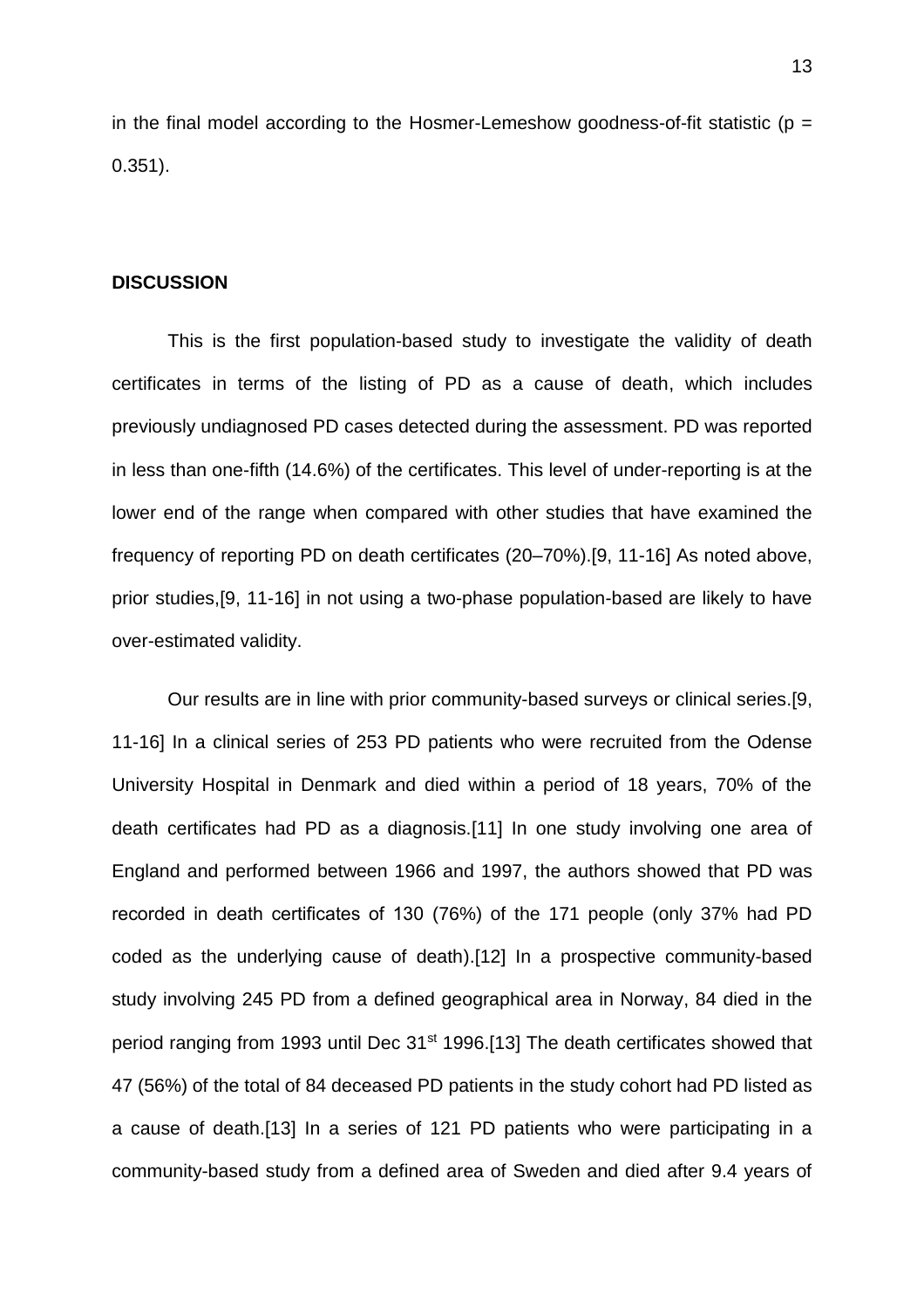follow-up, only 53% of the death certificates for the deceased patients recorded PD as an underlying or contributory cause of death.[\[14\]](#page-15-9) In a national population-based survey from USA, among decedents with PD reported during life, 54.8% had PD recorded on the death certificate.[\[9\]](#page-15-2) Nearly 70% of persons in higher income categories had PD recorded at death compared to 35.4% for those earning \$10,000 or less.[\[9\]](#page-15-2) Age and gender adjusted odds of having PD recorded at death was 2.3 (1.1-3.9) for those with an annual income of \$35,000 or more.[\[9\]](#page-15-2) In a prospective cohort of 143 PD patients under the care of the North Tyneside PD Service in UK, who died between January 1st 1999 and January 1st 2007, PD was recorded on the death certificate in 63% of patients.[\[15\]](#page-15-10) Finally, in the 10-year follow-up data of the CamPaIGN study, death certificates indicated PD was a substantial contributor in only 20%.[\[16\]](#page-15-11)

It is beyond the scope of this article to determine if the trend of decreasing risk of mortality of PD in different publications and studies based on death certificates is due to a real biological change or whether it merely reflects changes in reporting over time.[\[6\]](#page-15-12)

The observation that cancer was listed significantly less often in those individuals with PD is of interest and is in line with the possible inverse occurrence of cancer and PD, similar to what has been noted for other conditions, such as cognitive impairment or Alzheimer's disease disease.[\[34,](#page-16-4) [35\]](#page-16-5)

Our study has limitations. We did not collect data on the site of death and comorbidities at death, as well as data on who signed the death certificate (general physician vs. neurologist or geriatrician). It is logical to assume that the level of expertise of the physician signing the death certificate would impact upon the validity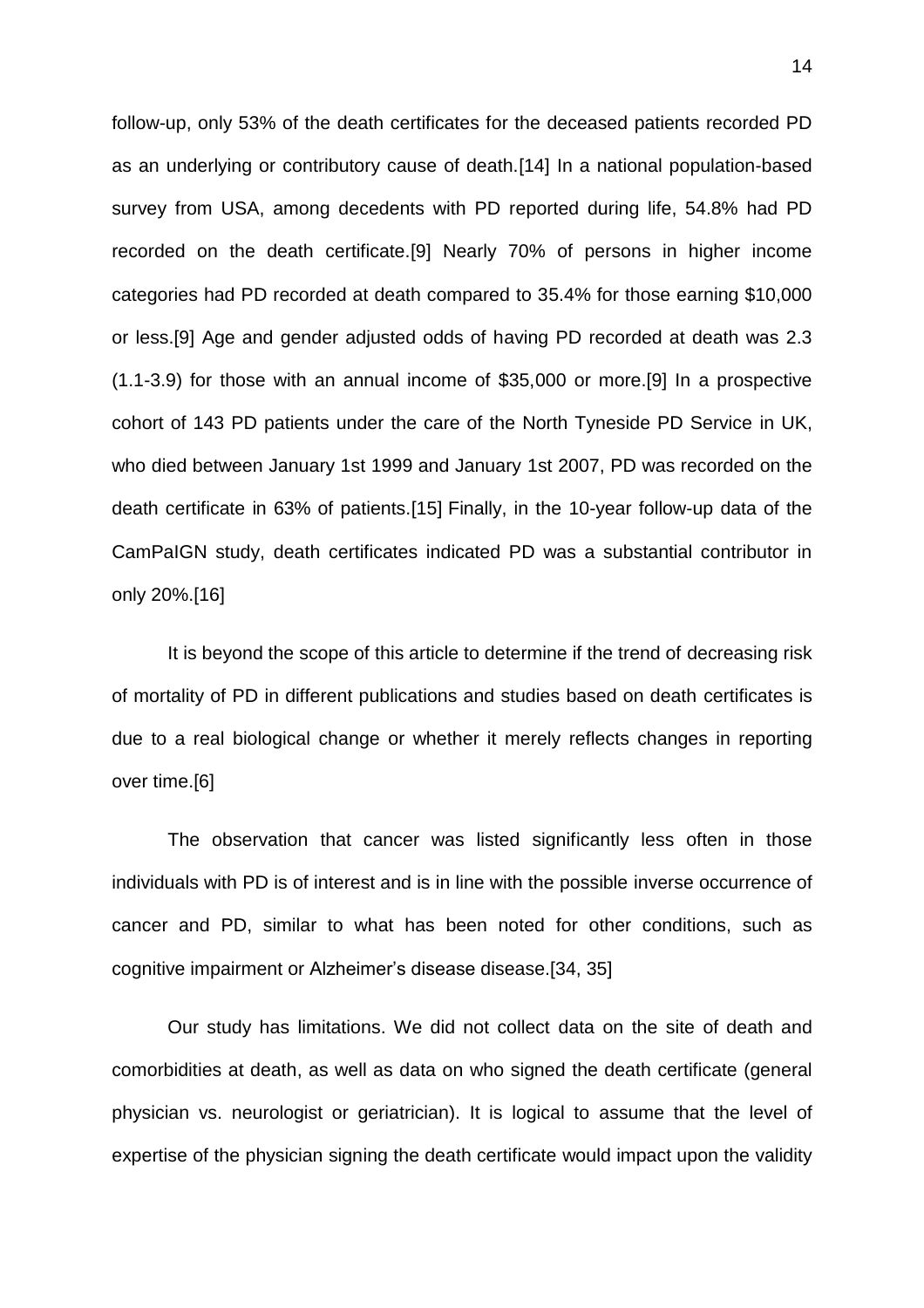of that certificate as in other neurodegenerative diseases, such as Alzheimer's disease.[\[33,](#page-16-3) [36\]](#page-16-6) In addition, competing mortality is an issue to consider – PD patients are at risk of developing dementia, and therefore a diagnosis of dementia could have been certified as the basic cause of death on death certificates in some subjects in decrement of a diagnosis of PD. This study also has several strengths, including the large number of participants and its population-based design.

In conclusion, the results of the NEDICES study not only support those of previous studies,[\[9,](#page-15-2) [11,](#page-15-4) [13-16\]](#page-15-8) but also reflect the need for a greater understanding and awareness by physicians, public health authorities, and other health management organs that PD should be considered as an important risk factor for increased mortality in older population.

## **REFERENCES**

<span id="page-14-0"></span>[1] Benito-Leon J, Porta-Etessam J, Bermejo F. [Epidemiology of Parkinson disease]. Neurologia. 1998;13 Suppl 1:2-9.

<span id="page-14-1"></span>[2] Kurtzke JF, Murphy FM. The changing patterns of death rates in parkinsonism. Neurology. 1990;40:42-9.

[3] Smith WC, Mutch WJ. Time trends and geographical variation in Parkinson's disease in Scotland. Scottish medical journal. 1992;37:112-5.

[4] Mylne AQ, Griffiths C, Rooney C, Doyle P. Trends in Parkinson's disease related mortality in England and Wales, 1993-2006. European journal of neurology : the official journal of the European Federation of Neurological Societies. 2009;16:1010-6. [5] Griffiths C, Rooney C. Trends in mortality from Alzheimer's disease, Parkinson's

disease and dementia, England and Wales, 1979-2004. Health statistics quarterly / Office for National Statistics. 2006:6-14.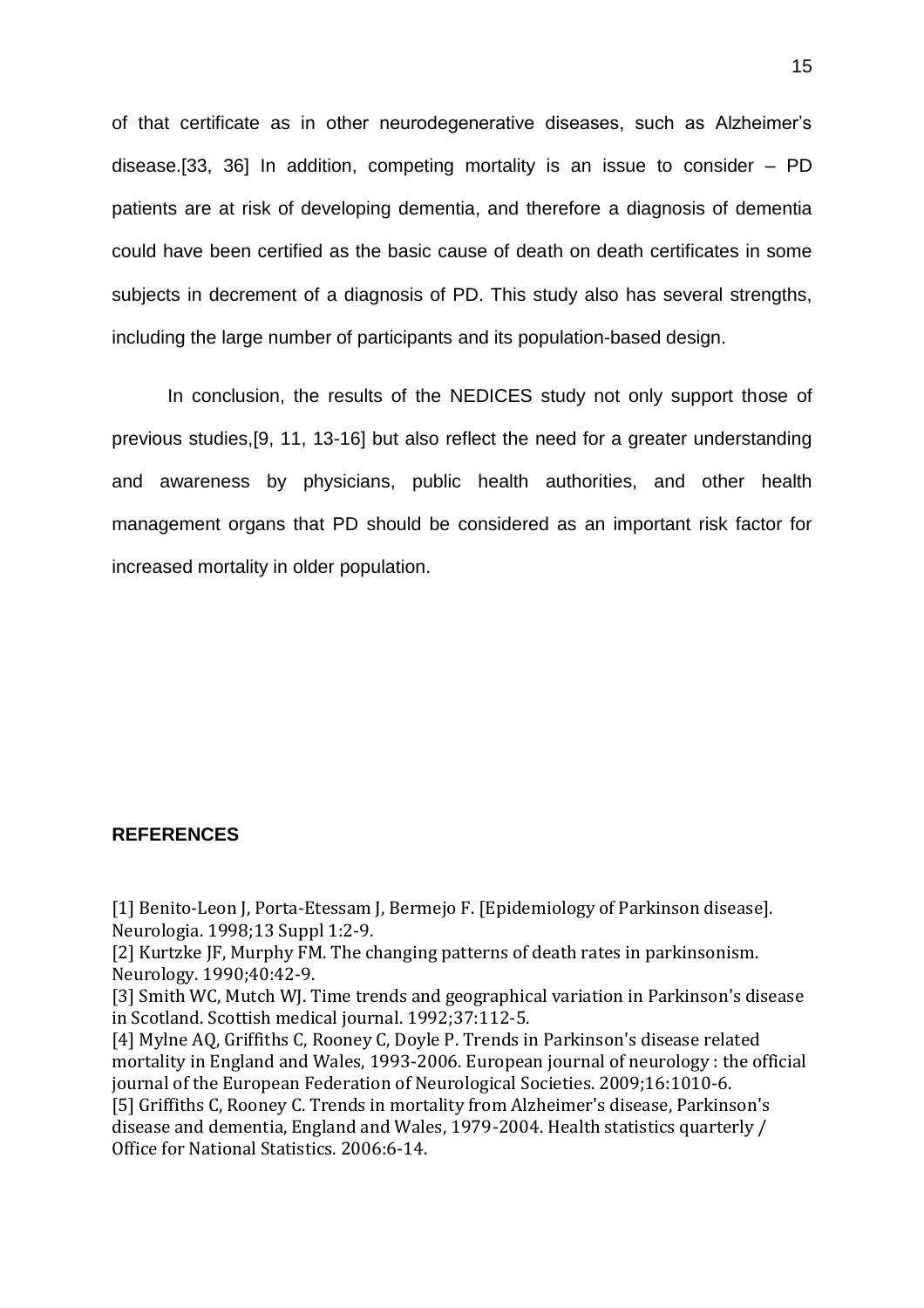<span id="page-15-12"></span>[6] Goldacre MJ, Duncan M, Griffith M, Turner MR. Trends in death certification for multiple sclerosis, motor neuron disease, Parkinson's disease and epilepsy in English populations 1979-2006. Journal of neurology. 2010;257:706-15.

<span id="page-15-0"></span>[7] Doi Y, Yokoyama T, Nakamura Y, Nagai M, Fujimoto K, Nakano I. How can the national burden of Parkinson's disease comorbidity and mortality be estimated for the Japanese population? Journal of epidemiology / Japan Epidemiological Association. 2011;21:211-6.

<span id="page-15-1"></span>[8] Gorell JM, Johnson CC, Rybicki BA. Parkinson's disease and its comorbid disorders: an analysis of Michigan mortality data, 1970 to 1990. Neurology. 1994;44:1865-8.

<span id="page-15-2"></span>[9] Pressley JC, Tang MX, Marder K, Cote LJ, Mayeux R. Disparities in the recording of Parkinson's disease on death certificates. Movement disorders : official journal of the Movement Disorder Society. 2005;20:315-21.

<span id="page-15-3"></span>[10] Paulson GW, Gill WM. Are death certificates reliable to estimate the incidence of Parkinson's disease? Movement disorders : official journal of the Movement Disorder Society. 1995;10:678.

<span id="page-15-4"></span>[11] Wermuth L, Stenager EN, Stenager E, Boldsen J. Mortality in patients with Parkinson's disease. Acta neurologica Scandinavica. 1995;92:55-8.

<span id="page-15-7"></span>[12] Phillips NJ, Reay J, Martyn CN. Validity of mortality data for Parkinson's disease. Journal of epidemiology and community health. 1999;53:587-8.

<span id="page-15-8"></span>[13] Beyer MK, Herlofson K, Arsland D, Larsen JP. Causes of death in a community-based study of Parkinson's disease. Acta neurologica Scandinavica. 2001;103:7-11.

<span id="page-15-9"></span>[14] Fall PA, Saleh A, Fredrickson M, Olsson JE, Granerus AK. Survival time, mortality, and cause of death in elderly patients with Parkinson's disease: a 9-year follow-up. Movement disorders : official journal of the Movement Disorder Society. 2003;18:1312- 6.

<span id="page-15-10"></span>[15] Pennington S, Snell K, Lee M, Walker R. The cause of death in idiopathic Parkinson's disease. Parkinsonism & related disorders. 2010;16:434-7.

<span id="page-15-11"></span>[16] Williams-Gray CH, Mason SL, Evans JR, Foltynie T, Brayne C, Robbins TW, et al. The CamPaIGN study of Parkinson's disease: 10-year outlook in an incident populationbased cohort. Journal of neurology, neurosurgery, and psychiatry. 2013;84:1258-64. [17] Benito-Leon J, Bermejo-Pareja F, Rodriguez J, Molina JA, Gabriel R, Morales JM, et al.

<span id="page-15-5"></span>Prevalence of PD and other types of parkinsonism in three elderly populations of central Spain. Movement disorders : official journal of the Movement Disorder Society. 2003;18:267-74.

<span id="page-15-6"></span>[18] Benito-Leon J, Bermejo-Pareja F, Morales-Gonzalez JM, Porta-Etessam J, Trincado R, Vega S, et al. Incidence of Parkinson disease and parkinsonism in three elderly populations of central Spain. Neurology. 2004;62:734-41.

[19] Posada IJ, Benito-Leon J, Louis ED, Trincado R, Villarejo A, Medrano MJ, et al. Mortality from Parkinson's disease: a population-based prospective study (NEDICES). Mov Disord. 2011;26:2522-9.

[20] Benito-Leon J, Bermejo-Pareja F, Morales JM, Vega S, Molina JA. Prevalence of essential tremor in three elderly populations of central Spain. Movement disorders : official journal of the Movement Disorder Society. 2003;18:389-94.

[21] Benito-Leon J, Bermejo-Pareja F, Louis ED, Neurological Disorders in Central Spain Study G. Incidence of essential tremor in three elderly populations of central Spain. Neurology. 2005;64:1721-5.

[22] Louis ED, Benito-Leon J, Ottman R, Bermejo-Pareja F, Neurological Disorders in Central Spain Study G. A population-based study of mortality in essential tremor. Neurology. 2007;69:1982-9.